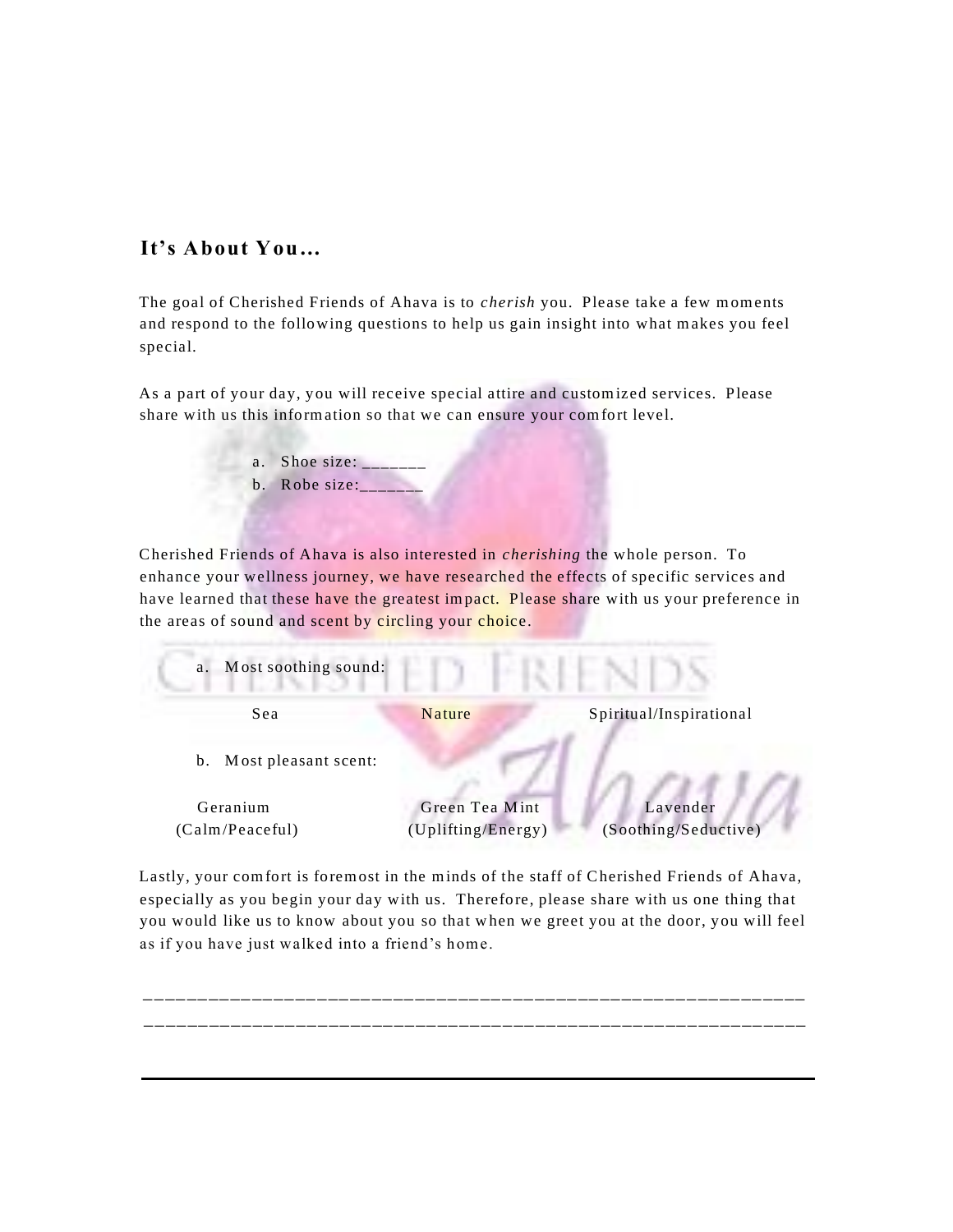# PERSONAL HEALTH INFORMATION

| PERSONAL DATA                                                                           |                                                    |                                                                                                     |
|-----------------------------------------------------------------------------------------|----------------------------------------------------|-----------------------------------------------------------------------------------------------------|
|                                                                                         |                                                    |                                                                                                     |
|                                                                                         |                                                    |                                                                                                     |
|                                                                                         |                                                    |                                                                                                     |
|                                                                                         |                                                    |                                                                                                     |
|                                                                                         |                                                    |                                                                                                     |
| Permission to consult with primary provider? Yes______ No_____                          |                                                    |                                                                                                     |
|                                                                                         |                                                    |                                                                                                     |
| MASSAGE HISTORY/TREATMENT INFORMATION                                                   |                                                    |                                                                                                     |
| Have you ever received a professional massage? Yes___ No___                             |                                                    |                                                                                                     |
| If yes, frequency______________________ Date of last massage____________________        |                                                    |                                                                                                     |
| What results do you want from your massage session?                                     |                                                    |                                                                                                     |
| Prioritize the areas of your body that you would prefer to be massaged.                 |                                                    |                                                                                                     |
| Are you currently seeing a medical practitioner? Please explain if yes.                 |                                                    |                                                                                                     |
| meetings?                                                                               |                                                    | Are you currently seeing a psychotherapist or are you attending regular support group               |
|                                                                                         |                                                    |                                                                                                     |
|                                                                                         | <u> 1989 - Johann Marie Marie Strand Barbara (</u> | List stress reduction exercise activities. Include frequency.___________________                    |
|                                                                                         |                                                    | The Story Lands<br>List current medications including aspirin, Tylenol, etc._______________________ |
| PREVIOUS HISTORY (include year and treatment received)<br>_____________________________ |                                                    |                                                                                                     |
| Accidents:                                                                              |                                                    |                                                                                                     |
|                                                                                         |                                                    |                                                                                                     |

It is my choice to receive massage therapy. I realize that the treatment is being given for the well-being of my body and mind. This includes stress reduction, relief from muscular tension, spasm or pain, or for increasing circulation or energy flow. I agree to communicate with my therapist any time I feel like my well-being is being compromised.

I understand that massage practitioners do not diagnose illness, disease, or any physical or mental disorder nor do they prescribe medical treatment, pharmaceuticals, or perform spinal thrust manipulations. I acknowledge that massage is not a substitute for medical examination or diagnosis and that it is recommended that I see a primary health care provider for that service. I have stated all medical conditions that I am aware of.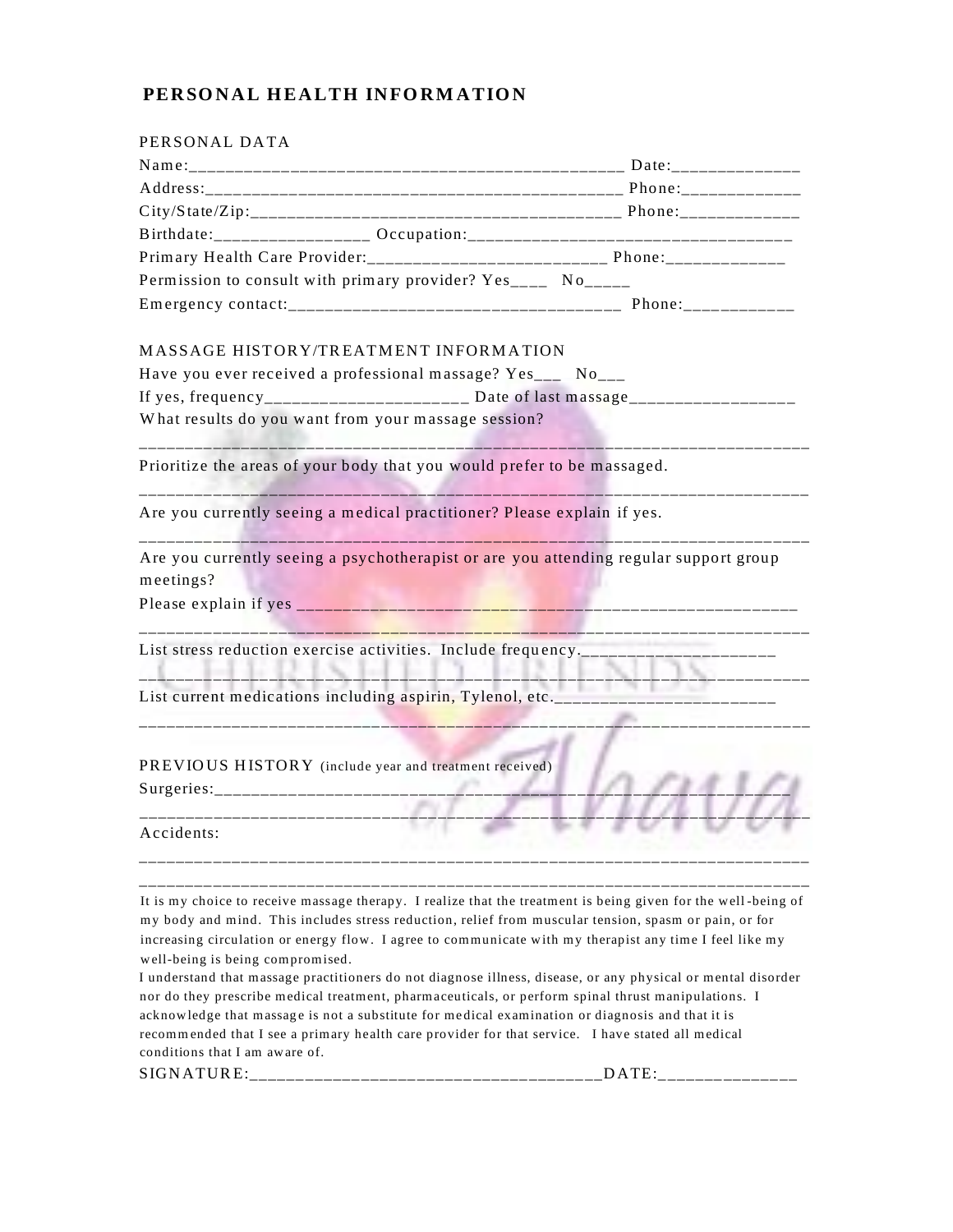# **ASSESSMENT FORM**

| Client                                                                                                                                                |  |
|-------------------------------------------------------------------------------------------------------------------------------------------------------|--|
|                                                                                                                                                       |  |
|                                                                                                                                                       |  |
| you currently being treated for your cancer?_________ If yes, please describe (include type of                                                        |  |
|                                                                                                                                                       |  |
|                                                                                                                                                       |  |
| What types of treatment did you receive and to what areas of the body?________________                                                                |  |
|                                                                                                                                                       |  |
|                                                                                                                                                       |  |
| Do you have any side effects as a result of treatment?                                                                                                |  |
| Pressure related:                                                                                                                                     |  |
|                                                                                                                                                       |  |
| ___________Fatigue                                                                                                                                    |  |
| ___________Neutropenia                                                                                                                                |  |
| ___________Low platelets                                                                                                                              |  |
| ____________Sensitive or fragile skin                                                                                                                 |  |
| __________Nausea                                                                                                                                      |  |
| __________Neuropathy                                                                                                                                  |  |
| _________Fragile veins                                                                                                                                |  |
| __________Weak bones/osteoporosis                                                                                                                     |  |
| ----------Edema                                                                                                                                       |  |
| $-----$ Fever, chills                                                                                                                                 |  |
| ___________Central line                                                                                                                               |  |
| __________Lymph node removal or radiation                                                                                                             |  |
| __________Blood Clots (within 6 month history)                                                                                                        |  |
| Other                                                                                                                                                 |  |
| Site related:                                                                                                                                         |  |
| Pain or discomfort                                                                                                                                    |  |
| Incisions                                                                                                                                             |  |
| __________Areas that feel unusually warm                                                                                                              |  |
| __________Skin problems                                                                                                                               |  |
| _________Medical devices                                                                                                                              |  |
| $_$ Tumor<br>$    -$                                                                                                                                  |  |
| Recent history of blood clots<br><u> 1999 - 1999 - 1999 - 1999 - 1999 - 1999 - 1999 - 1999 - 1999 - 1999 - 1999 - 1999 - 1999 - 1999 - 1999 - 199</u> |  |
| Bone mets or recent fracture                                                                                                                          |  |
| Mets                                                                                                                                                  |  |
| Other_<br>Position restrictions:                                                                                                                      |  |
| Tumor                                                                                                                                                 |  |
| Medical devices                                                                                                                                       |  |
| $\frac{1}{2}$ Incision                                                                                                                                |  |
|                                                                                                                                                       |  |
| ________Nausea<br>_______Radiation induced dermatitis                                                                                                 |  |
|                                                                                                                                                       |  |
| $\_\_\_\_\_\_\_\_\_\_\_\_\_\$ Dyspnea                                                                                                                 |  |
| Mucositis                                                                                                                                             |  |
| _______0ther_______________________________                                                                                                           |  |

Briefly describe the session, include description of modalities response from client, and length of session.